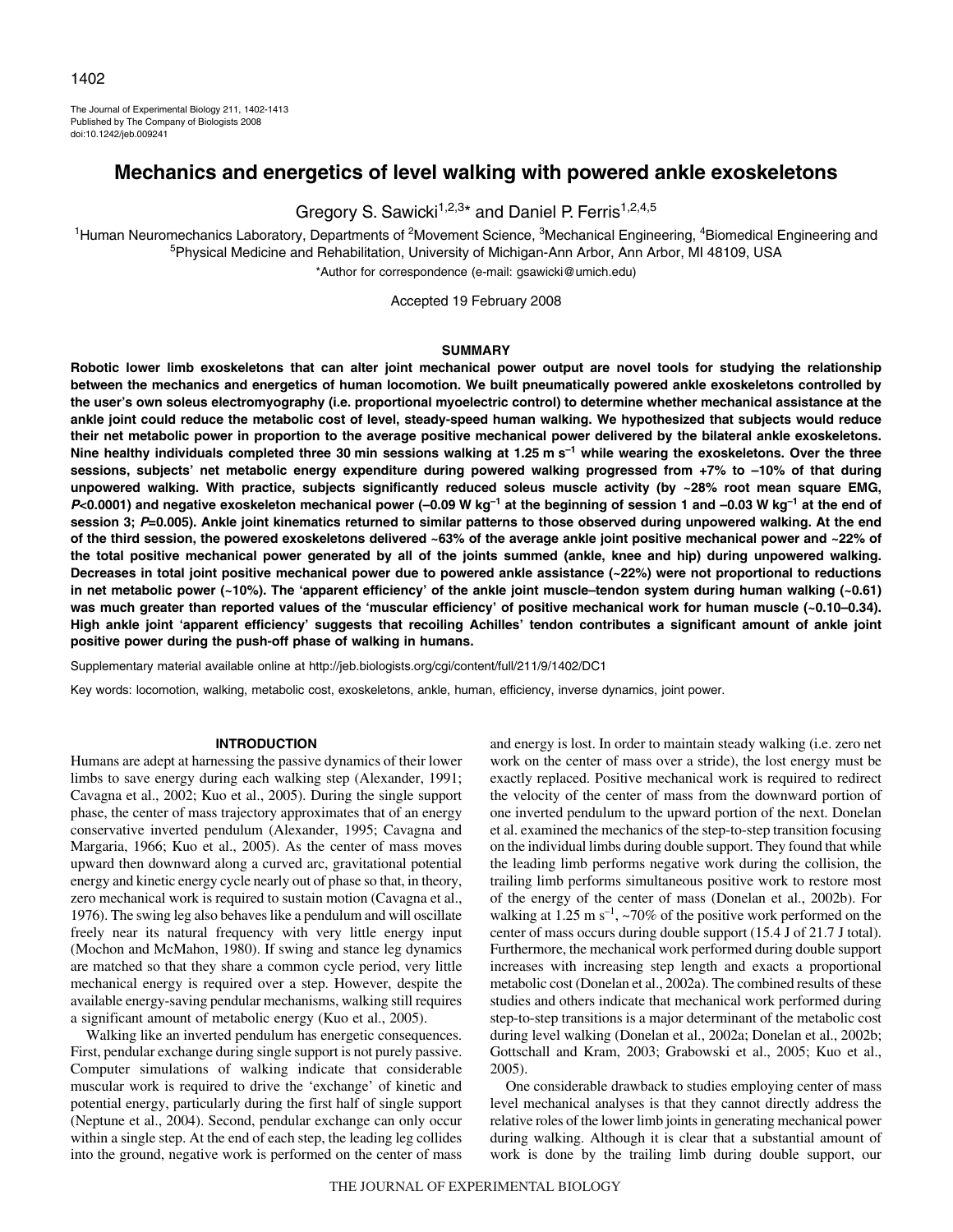understanding of how the ankle, knee and hip joints generate that energy is limited. Inverse dynamics can be used to get at possible sources of the push-off power burst by partitioning joint work into contributions from the hip, knee and ankle (Winter, 1990). Few studies have quantified joint work directly, but estimates from single limb joint power curves over a full walking stride at  $1.6 \text{ m s}^{-1}$  suggest that the ankle  $(\sim 38\%)$  and hip  $(\sim 50\%)$  combine to generate the majority of the positive work summed over the lower limb joints (Eng and Winter, 1995). However, when viewing only the pushoff period of double support, it is evident that the ankle joint contributes more power than either the hip or knee (Kuo et al., 2005; Winter, 1991). Without direct *in vivo* measurements of triceps surae–Achilles' tendon dynamics and other ankle joint plantar flexors (e.g. tibialis posterior, peroneus longus), it is difficult to assess whether the majority of ankle joint push-off power is generated by positive work performed by actively shortening muscle or by passively recoiling tendon.

The Achilles' tendon may recycle a significant amount of elastic energy to help power the push-off phase of human walking. Recent advances in ultrasonography have facilitated examination of muscle–tendon interaction dynamics during walking (Fukunaga et al., 2001; Ishikawa et al., 2005; Lichtwark and Wilson, 2006). Results between studies are consistent and indicate that both soleus and gastrocnemius muscles perform some but not all of the ankle joint positive work during push-off. Furthermore, the Achilles' tendon undergoes a substantial amount of strain and recoils in a 'catapult action', allowing muscles to remain nearly isometric, at an operating point favoring economical force production.

Powered lower limb exoskeletons offer a novel means to alter the mechanics of walking at the level of the joints (rather than the center of mass) and study the human physiological response. Recently, Gordon and Ferris used a unilateral powered lower limb orthosis to study motor adaptation during walking (Gordon and Ferris, 2007). The results showed that humans can rapidly learn to walk with ankle joint mechanical assistance controlled by their own soleus muscle (i.e. under proportional myoelectric control). Over two 30 min powered walking practice sessions, individuals altered their soleus muscle activation to command distinct bursts of exoskeleton power focused at the push-off phase of walking. Although these results suggest that the human nervous system can selectively alter muscle activation patterns to produce efficient exoskeleton mechanics, measurements of users' metabolic energy expenditure were not taken to assess changes in metabolic cost.

The purpose of the present study was to quantify the metabolic cost of ankle joint work during level walking. We used bilateral powered exoskeletons to alter joint level mechanics in order to answer two questions. (1) How much can powered plantar flexion assistance during push-off reduce the metabolic cost of walking? (2) What is the 'apparent efficiency' of ankle joint work? Classical work from steep uphill walking indicates that human muscles perform positive mechanical work with a 'muscular efficiency'  $(\eta^*_{\text{muscle}})$  that asymptotically approaches ~0.25 (i.e. 1 J positive mechanical energy consumes ~4 J metabolic energy) (Margaria, 1968; Margaria, 1976). We assumed that positive mechanical work delivered by powered exoskeleton artificial muscles would directly replace biological ankle extensor positive muscle work. Thus, we hypothesized that for every 1 J of positive work the exoskeletons delivered, the user would save 4 J of metabolic energy. Stated differently, we hypothesized that ankle joint work is performed with an 'apparent efficiency'  $(\eta^+_{ankle})$  equal to ~0.25, reflecting underlying positive work performed by ankle extensor muscles. Further, we expected that subjects' net metabolic power would be reduced in proportion to the relative contribution of exoskeleton positive work to the summed positive joint work (ankle + knee + hip) over a stride. We also expected reduced muscle activation amplitudes in the triceps surae group during powered walking. To test these ideas we compared subjects' net metabolic power and electromyography (EMG) amplitudes with exoskeletons powered *versus* unpowered during level, steady-speed walking. In addition, for powered walking we used measurements of artificial muscle forces and moment arm lengths to compute the average mechanical power delivered by the exoskeletons over a stride. With simultaneous measurements of the mechanics and energetics of powered walking we computed the 'apparent efficiency' of ankle joint positive work to gain insight into the underlying ankle extensor muscle–tendon function. Studying the relationship between mechanics and energetics at the level of the joints is an important step in integrating results from isolated muscle experiments with whole-body locomotion.

### **MATERIALS AND METHODS Subjects**

We recruited nine (4 males, 5 females) healthy subjects (body mass, 77.8 $\pm$ 12.4 kg; height, 179 $\pm$ 9 cm; leg length, 93 $\pm$ 5 cm; means  $\pm$  s.d.) who exhibited no gait abnormalities and had not previously walked with powered exoskeletons. Each participant read and signed a consent form prepared according to the Declaration of Helsinki and approved by the University of Michigan Institutional Review Board for human subject research.

#### **Exoskeletons**

We constructed bilateral, custom-fitted ankle–foot orthoses (i.e. exoskeletons) for each subject (Fig. 1). Details of the design and performance of the exoskeletons are documented elsewhere (Ferris et al., 2005; Ferris et al., 2006; Gordon et al., 2006). Briefly, the lightweight exoskeletons (mass,  $1.21 \pm 0.12$  kg each) consisted of a polypropylene foot section attached to a carbon fiber shank with a hinge joint that allowed free motion about the ankle flexion–extension axis of rotation. We attached artificial pneumatic muscles (length,  $46.0 \pm 1.7$  cm) along the posterior shank between two stainless steel brackets (moment arm,  $10.4 \pm 1.2$  cm) to provide plantar flexor torque. A physiologically inspired controller incorporated the user's own soleus EMG to dictate the timing and amplitude of mechanical assistance (i.e. proportional myoelectric control; see supplementary material movie 1) (Gordon and Ferris, 2007).

#### **Protocol**

Subjects practiced walking with bilateral ankle exoskeletons on a motorized treadmill set to  $1.25 \text{ m s}^{-1}$  during three separate practice sessions (session 1, session 2, session 3; Fig. 1). Our previous work with a unilateral exoskeleton showed that changes in kinematics and EMG reached steady state after two 30 min practice sessions. We chose three sessions based on pilot studies that indicated no further reduction in net metabolic power during powered walking with an additional practice during a fourth session (*N*=3; ANOVA, *P*=0.97). Thus, we considered data from the end of the third practice session to be representative of adapted powered walking. The practice sessions were separated by 3–5 days to allow for motor consolidation (Gordon and Ferris, 2007; Shadmehr and Holcomb, 1997). Each session followed the same walking time frame (Fig. 1).

At the start of the session subjects walked for 10 min wearing bilateral ankle exoskeletons unpowered (unpowered). Subjects then completed 30 min of walking with the exoskeletons powered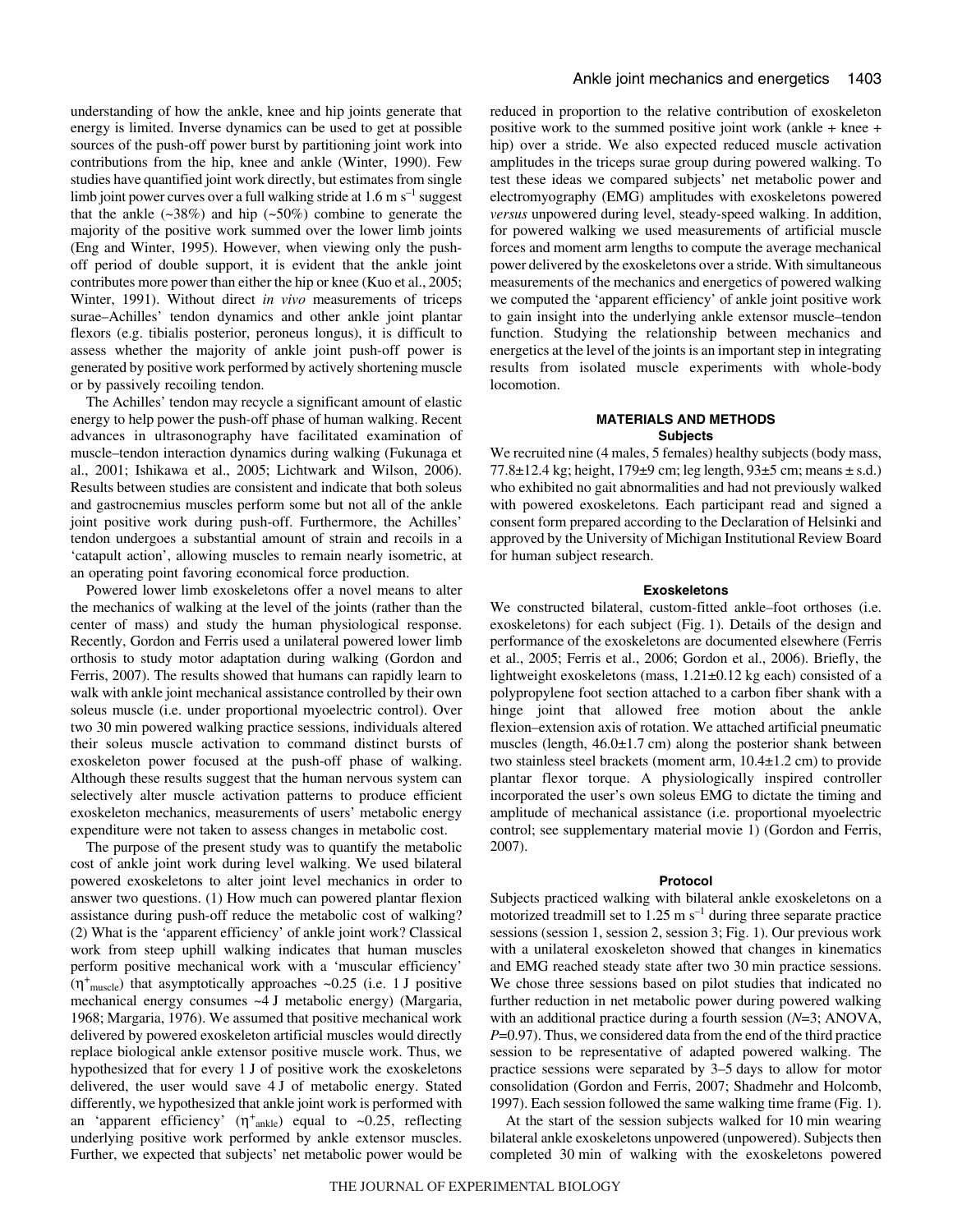

Fig. 1. Experimental set-up. (A) Subjects completed three practice sessions over a 7 day period. In each session, subjects walked on a motorized treadmill for 10 min with exoskeletons unpowered, 30 min with exoskeletons powered, and 15 min with exoskeletons unpowered. Outlined boxes indicate periods during which data were analyzed: unpowered beginning (minutes 7–9), powered beginning (minutes 3–5), powered end (minutes 27–29) and unpowered end (minutes 12–14). (B) During powered walking, bilateral ankle–foot orthoses (i.e. exoskeletons) drove ankle extension with artificial pneumatic muscles controlled using the subject's own soleus surface electromyography (EMG; i.e. under proportional myoelectric control). We collected joint kinematics using reflective markers and motion capture,  $O_2$  and  $CO_2$  flow rates using opencircuit spirometry, and artificial muscle forces using compression force transducers.

(powered). Finally, subjects walked for 15 min with exoskeletons unpowered (unpowered). Subjects chose their preferred step length, step width and step frequency throughout. We tuned the gain and threshold of the proportional myoelectric controller during the initial unpowered walking bout so that background noise was eliminated and the control signal saturated for at least five consecutive steps. We then doubled the gain to encourage a reduction in soleus muscle recruitment (Gordon and Ferris, 2007).

We collected 10 s trials (~7 full strides) of kinematic, EMG and artificial muscle force data at the beginning of each minute during each practice session. Metabolic data were collected continuously. For analysis, we averaged data from minutes 7–9 of the first unpowered bout (unpowered beginning), minutes 3–5 (powered beginning) and 27–29 (powered end) of the powered bout, and minutes 12–14 of the second unpowered bout (unpowered end).

### **Metabolic cost**

We used an open-circuit spirometry system (Physiodyne Instruments, Quogue, NY, USA) to record  $O_2$  and  $CO_2$  flow rates (Blaxter, 1989; Brooks et al., 1996). We converted averaged flow rates for each of the 2 min analysis intervals to units of metabolic power (watts) using the standard equations documented by Brockway (Brockway, 1987). To obtain the net metabolic power we averaged data from minutes 4–6 of a 7 min quiet standing trial and subtracted this from the gross metabolic power (Griffin et al., 2003). Net metabolic power values were then divided by subject mass. Throughout each session, care was taken to monitor the respiratory exchange ratio (RER) and ensure that subjects stayed in their aerobic range (RER<1) (Brooks et al., 1996). We used the net metabolic power from the unpowered beginning interval to compute percentage differences between unpowered and powered walking during each session.

#### **Kinematics**

We used an 8-camera video system (frame rate 120 Hz; Motion Analysis Corporation, Santa Rosa, CA, USA) and placed 29 reflective markers on the subject's pelvis and lower limbs and recorded their positions during treadmill walking. We used custommade software (Visual 3D, C-Motion, Rockville, MD, USA) to apply a 4th order Butterworth low-pass filter (cutoff frequency 6 Hz) and smooth raw marker data. Using the smoothed marker data, we calculated joint angles (relative to neutral standing posture) and angular velocities (ankle, knee, hip) for both legs. We marked heelstrike and toe-off events using footswitches (1200 Hz; B & L Engineering, Tustin, CA, USA) and calculated the step period (time from heel-strike of one leg to heel-strike of the other leg) and double support period (time from heel-strike of one leg to toe-off of the other). To calculate step length and step width we computed the fore–aft and lateral distances between calcaneus markers at heelstrike. Joint angles for the right and left legs were averaged from heel-strike (0%) to heel-strike (100%) to get the stride cycle average joint kinematics profiles.

#### **Joint mechanics**

To establish baseline joint mechanical power output we collected seven overground trials at 1.25 m  $s^{-1}$  for each subject walking with unpowered exoskeletons. To ensure that trials were within  $\pm 0.05$  m s<sup>-1</sup> of the target speed, we used infrared timers triggered at the beginning and end of the walkway. We used two force platforms (sampling rate 1200 Hz; Advanced Mechanical Technology Inc., Watertown, MA, USA) to record ground reaction forces under each foot (left then right). Combining force platform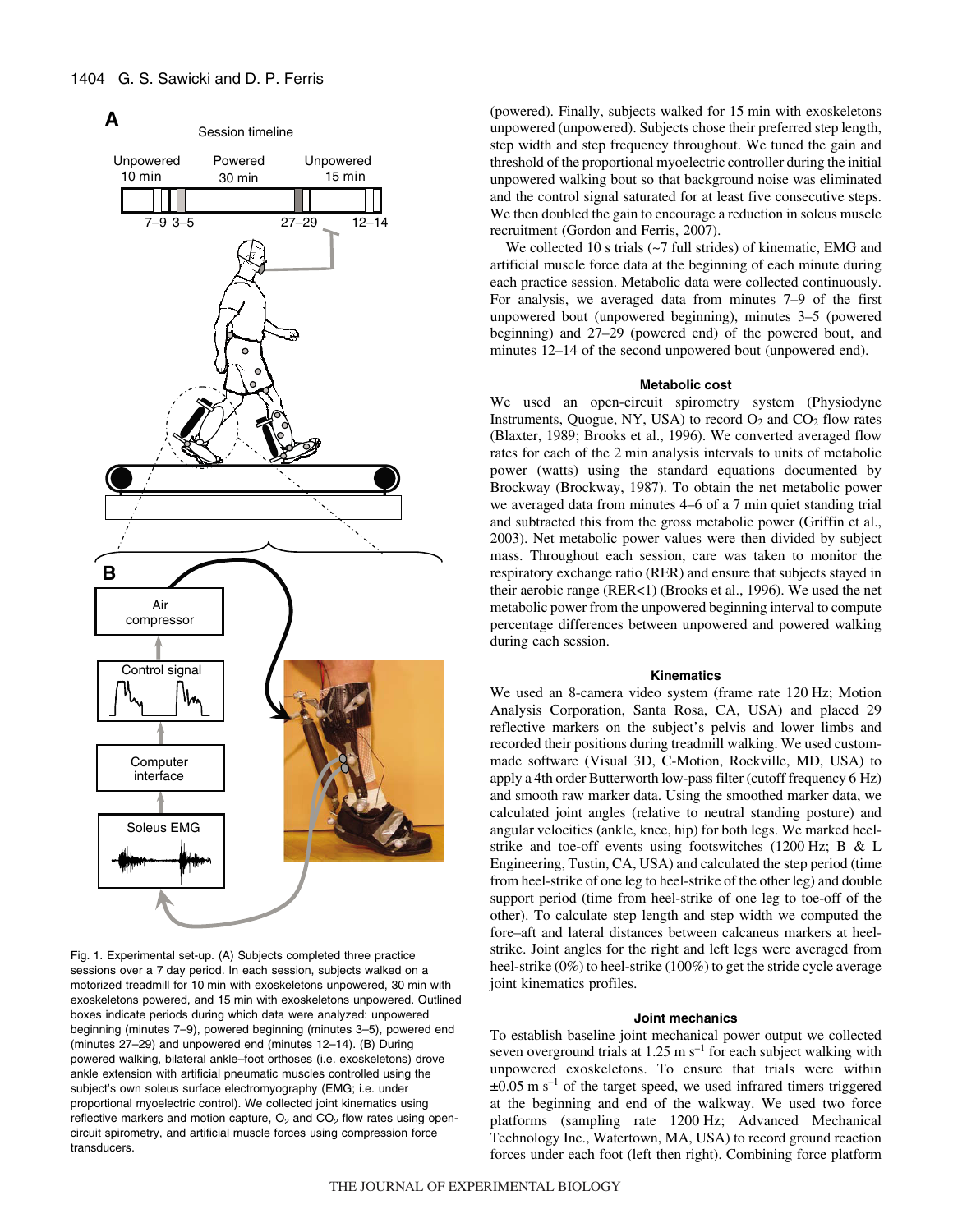and marker data, we used inverse dynamics to calculate ankle, knee and hip mechanical power over the stride for each leg (Visual3D software). We used standard regression equations to estimate subjects' anthropometry (Zatsiorsky and Seluyanov, 1983) and adjusted foot and shank parameters to account for added exoskeleton mass and inertia. We averaged joint powers for the right and left legs (from heel-strike to heel-strike for each leg) and divided by subject mass to get the stride cycle average exoskeleton mechanical power.

We quantified the average rate of joint positive and negative mechanical work over a step. For each joint, we integrated only the positive (or negative) portions of both the left and right mechanical power curves (from right heel-strike to left heel-strike to capture simultaneous trailing and leading limb joint powers), summed them, and divided the total by the average step period.

#### **Exoskeleton mechanics**

We used single-axis compression load transducers (1200 Hz; Omega Engineering, Stamford, CT, USA) to record the forces produced by the artificial pneumatic muscles during powered walking. We measured the artificial muscle moment arm with the ankle joint in the neutral position during upright standing posture (moment arm,  $10.4\pm1.2$  cm). We multiplied measured moment arm lengths and smoothed artificial muscle force data (low-pass filtered, 4th order Butterworth, cutoff frequency 6 Hz) to compute the exoskeleton torque for each leg. To determine the mechanical power delivered by the exoskeletons we multiplied the torque and ankle joint angular velocity (from motion capture). We averaged the exoskeleton power for the right and left legs (from heel-strike to heel-strike for each leg) and divided by subject mass to get the stride cycle average exoskeleton mechanical power.

We quantified the average rate of exoskeleton positive and negative mechanical work over a stride for comparison with net metabolic power and baseline joint mechanics. We integrated only the positive (or negative) portions of both the left and right exoskeleton mechanical power curves (from left heel-strike to left heel-strike), summed them, and divided the total by the average stride period.

#### **Electromyography**

We recorded bilateral lower limb surface EMG (1200 Hz; Konigsberg Instruments, Inc., Pasadena, CA, USA) from soleus, tibialis anterior, medial gastrocnemius and lateral gastrocnemius using bipolar electrodes (inter-electrode distance, 3.5 cm) centered over the belly of the muscle along its long axis. EMG amplifier bandwidth filter was 12.5–920 Hz. We placed electrodes to minimize cross-talk and taped them down to minimize movement artifact. We marked the locations of the electrodes on the skin so we could place them in the same position from session to session. We high-pass filtered (4th order Butterworth, cutoff frequency 20 Hz), rectified and low-pass filtered (4th order Butterworth, cutoff frequency 10 Hz) each of the EMG signals (i.e. linear envelope). We averaged the linear enveloped EMG for the right and left legs (from heel-strike to heel-strike for each leg) to get stride cycle averages. We normalized the curves using the peak value (average of left and right) for each muscle during the first unpowered walking bout (unpowered beginning) during each session.

To quantify changes in EMG amplitude, we computed stance phase root mean square (r.m.s.) average EMG amplitudes from the high-pass filtered, rectified EMG data of each leg. We averaged r.m.s. EMG values from each leg and normalized them using the average r.m.s. value from the unpowered beginning interval.

### **Ankle joint 'apparent efficiency' via exoskeleton performance index**

We combined mechanical and metabolic analyses to determine the exoskeleton performance index and ankle joint 'apparent efficiency'  $(\eta^+_{\text{ankle}})$ . First, we calculated metabolic power savings due to the exoskeletons by subtracting the net metabolic power during the first unpowered walking interval in each session from the net metabolic power during each of the powered walking intervals in that session. Cycle ergometry studies have demonstrated that computing this difference provides a valid method of testing metabolic efficiency of the leg musculature (Gaesser and Brooks, 1975; Poole et al., 1992). It accounts for the fact that some metabolic cost during locomotion can be attributed to sources other than limb muscle energetics (e.g. breathing, circulation, digestion, etc.), resulting in whole-body metabolic power calculations that parallel direct lower limb metabolic power across different workloads [also discussed for loaded walking in the appendix of Griffin et al. (Griffin et al., 2003)]. Next, we assumed that changes in metabolic energy consumption would reflect the cost of the biological muscle positive work replaced by the powered exoskeletons. Classical work from steep uphill walking indicates that human muscles perform positive mechanical work with a 'muscular efficiency'  $(\eta^+_{\text{muscle}})$  that asymptotically approaches ~0.25 (Margaria, 1968; Margaria, 1976). Thus, we multiplied changes in net metabolic power by  $\eta^+$ <sub>muscle</sub>=0.25 to yield the expected amount of positive mechanical power delivered by the exoskeletons. Then we divided the measured average positive mechanical power by the expected average positive mechanical power delivered by the exoskeletons to yield the exoskeleton performance index (Eqn 1):

Exoskeleton

\nperformance = 
$$
\frac{\Delta \text{Net metabolic power} \times \eta^+_{\text{muscle}}}{\text{Average exoskeleton}}
$$
 (1)  
\npositive mechanical power

To compute the ankle joint 'apparent efficiency'  $\eta^+$ <sub>ankle</sub> (Asmussen and Bonde-Petersen, 1974) we inverted the performance index and scaled it by  $\eta^+$ <sub>muscle</sub> (Eqn 2). Therefore with  $\eta^+$ <sub>muscle</sub>=0.25, performance index=1 yields 'apparent efficiency'=0.25:

| Ankle joint<br>'apparent | Average exoskeleton<br>positive mechanical |                            |  |
|--------------------------|--------------------------------------------|----------------------------|--|
|                          | power                                      | $\eta^*$ <sub>muscle</sub> |  |
| efficiency'              | $\Delta$ Net metabolic power               | Exoskeleton                |  |
|                          |                                            | performance                |  |
|                          |                                            | index                      |  |

It is important to note that while the performance index depends directly on the assumed value for  $\eta^+$ <sub>muscle</sub> the 'apparent efficiency'  $(\eta^+_{ankle})$  does not (see Eqns 1 and 2). We chose to calculate the performance index as an intermediate step in the 'apparent efficiency' computation for three reasons: (1) as change in net metabolic power approaches zero, 'apparent efficiency' asymptotically approaches infinity non-linearly (biasing means and complicating statistical analyses) whereas performance index approaches zero nearly linearly; (2) performance index may be more intuitive than the 'apparent efficiency' because it increases as reductions in metabolic cost increase (i.e. as performance improves); and (3) the performance index can give insight into the underlying mechanical function of the ankle muscle–tendon system. The performance index represents an upper bound on the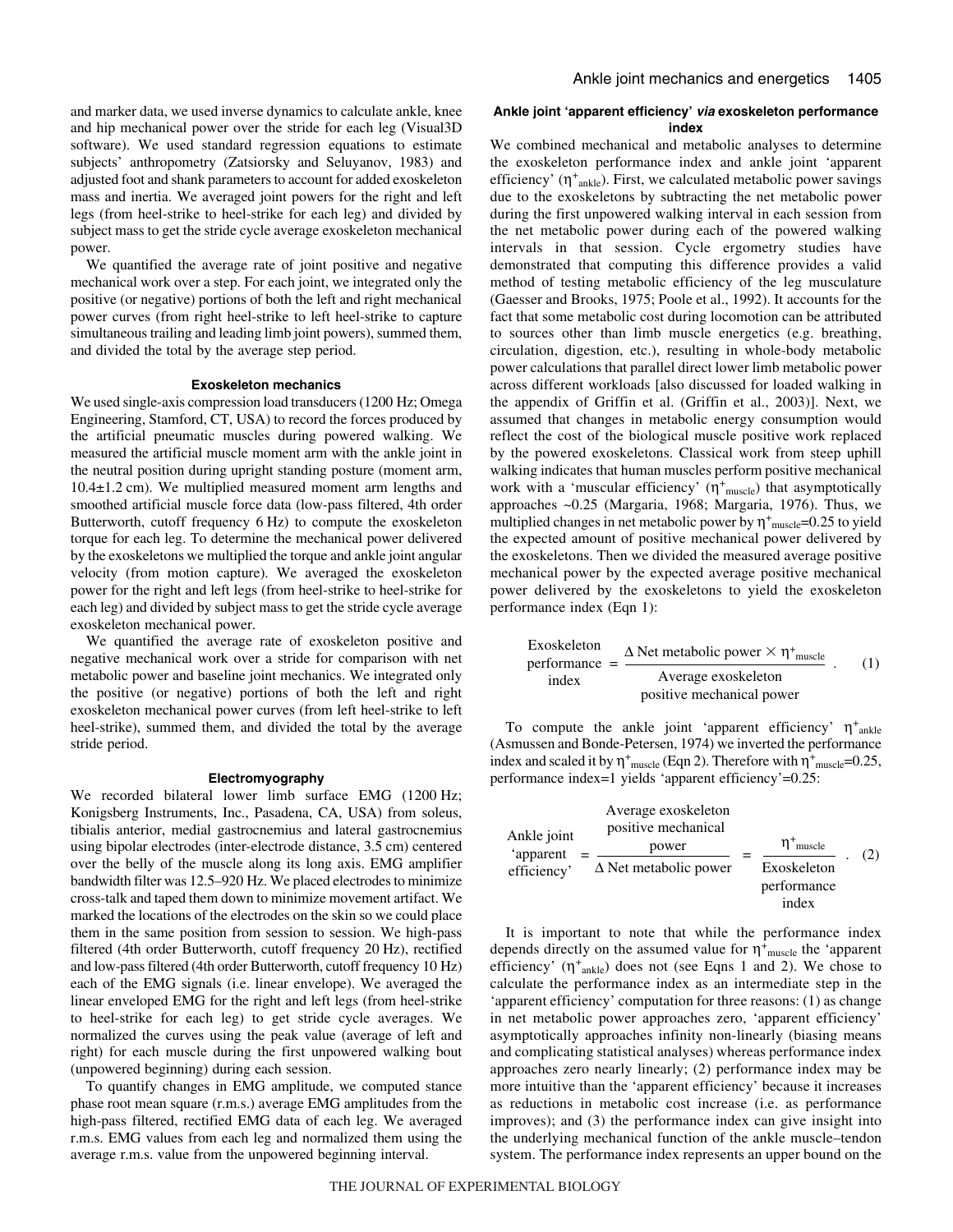### 1406 G. S. Sawicki and D. P. Ferris



Fig. 2. Joint kinematics. Thick curves are nine subject mean ankle, knee and hip joint kinematics for unpowered walking from the beginning of practice session 3 (black) and powered walking at the beginning of practice session 1 (light gray) and end of practice session 3 (dark gray). Thin curves are +1 s.d. and match colors for means. Curves are the stride average of left and right legs and are plotted from heel-strike (0%) to heelstrike (100%). Stance is ~0% to 60% of the stride, swing 60% to 100%. For all joints, zero degrees is upright standing posture. Ankle plantarflexion, knee extension and hip extension are positive.

fraction of ankle joint positive mechanical work performed by active muscle shortening (*versus* elastic energy delivered by passive tendon recoil). For example, a performance index of 1.0 (i.e.  $\eta^+$ <sub>ankle</sub>= $\eta^+$ <sub>muscle</sub>) would indicate that all of the exoskeleton pneumatic muscle work replaced underlying biological muscle performing positive mechanical work with  $\eta^+$ <sub>muscle</sub>. On the other hand, a performance index of 0.5 (i.e.  $\eta^+$ <sub>ankle</sub>= $2\eta^+$ <sub>muscle</sub>) would indicate that the positive muscle work replaced by exoskeleton assistance comprised only 50% of the ankle joint positive mechanical work, while the remainder of the work could be



Fig. 3. Ankle exoskeleton mechanical power. (A) Nine subject mean (thick curves) + 1 s.d. (thin curves) of exoskeleton mechanical power delivered over the stride from heel-strike (0%) to heel-strike (100%; left and right exoskeletons are averaged for each subject). Curves are three session average for unpowered walking (black) and powered walking at the beginning of practice session 1 (light gray) and end of practice session 3 (dark gray). Mechanical power is computed as the product of exoskeleton torque and ankle joint angular velocity and is normalized by subject mass. Positive power indicates energy transferred to the user and negative power indicates energy absorbed from the user. (B) Bars show the nine subject mean exoskeleton average positive and negative mechanical power over a stride for powered walking. Error bars are ±1 s.e.m. Practice sessions (1–3) are shown left to right with beginning period (minutes 3–5) in light gray and end period (minutes 27–29) in dark gray. All mechanical power values are normalized by subject mass.

attributed to elastic energy recoil (see Discussion). Note that the performance index, or estimated fraction of mechanical work performed by active muscle, can also be expressed as the ratio  $n_{\rm muscle} + n_{\rm ankle}$ .

### **Statistical analyses**

We used JMP statistical software (SAS Institute Inc., Cary, NC, USA) to perform repeated measures ANOVA. When we found a significant effect (*P*<0.05) we used *post-hoc* Tukey honestly significant difference (THSD) tests to determine specific differences between means. Statistical power analyses were done for tests yielding significance (*P*<0.05).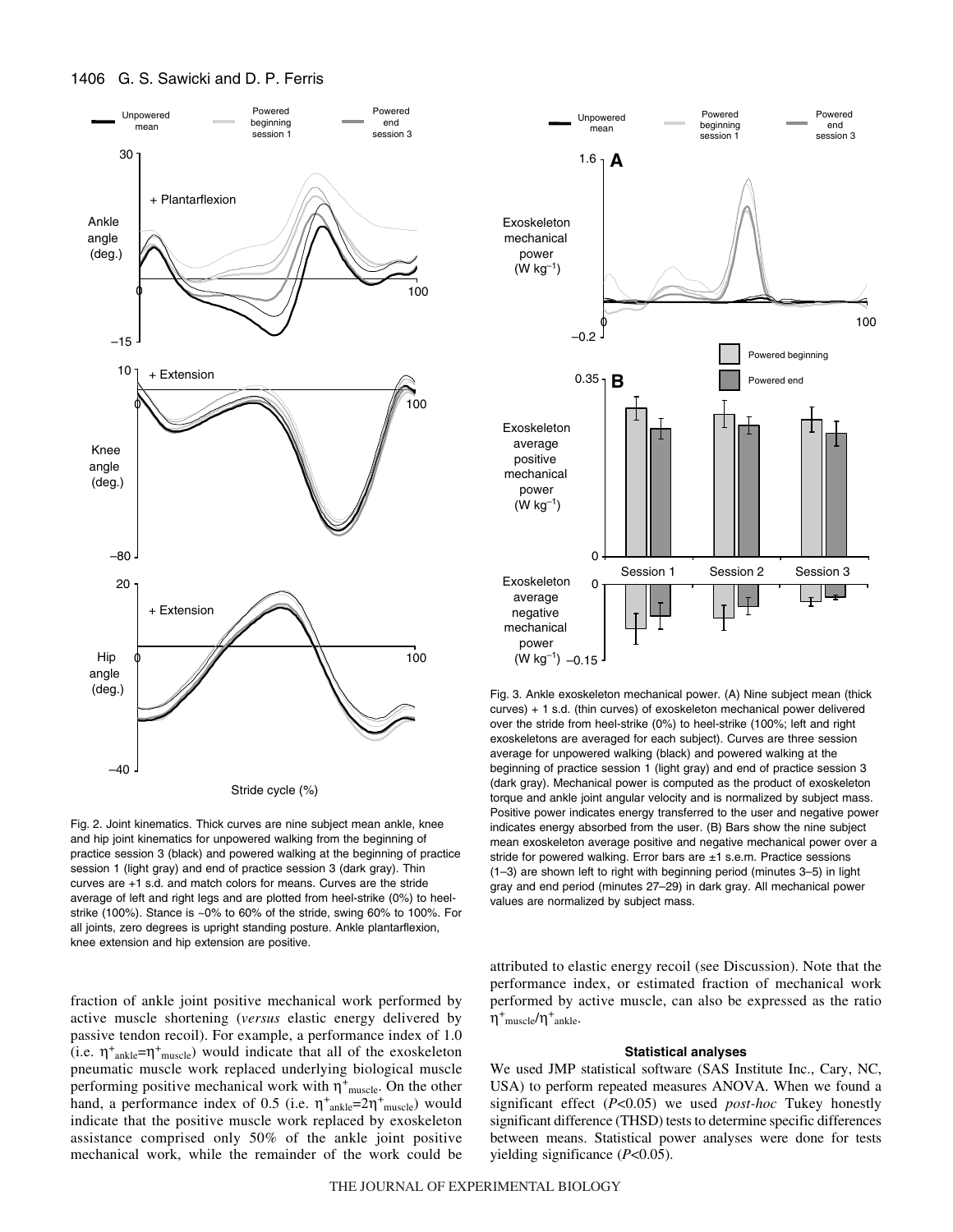In the first two analyses (one for powered walking data, one for unpowered walking data) we assessed the effects of practice session (session 1, session 2, session 3) and period (beginning, end) on net metabolic power, exoskeleton mechanics, stance phase r.m.s. EMG and gait kinematics metrics (two-way ANOVA: session and period). In the other three ANOVA analyses (one for session 1, session 2 and session 3) we assessed the effects of exoskeleton condition (unpowered, powered) and period (beginning, end) on net metabolic power, stance phase r.m.s. EMG and gait kinematics metrics (two-way ANOVA: condition and period).

## **RESULTS**

### **Joint kinematics**

During powered walking, subjects initially (powered beginning session 1) walked with increased ankle plantar flexion throughout the stride. By the end of the third practice session (powered end session 3), stance phase ankle joint kinematics returned closer to the unpowered condition, but push-off started earlier in stance and peak plantar flexion angle was larger (Fig. 2). With practice, powered swing phase ankle kinematics became similar to the pattern observed during unpowered walking.

Knee and hip joint kinematics were not altered by exoskeleton powering and there were no changes in unpowered ankle, knee or hip joint kinematics over the practice sessions (Fig. 2).

### **Exoskeleton mechanics**

Ankle exoskeletons produced passive torques near zero during unpowered walking. During the beginning of the first powered interval (powered beginning session 1), the exoskeletons produced plantar flexor torque over most of the stance phase. Exoskeletons also produced some extensor torque during the swing phase. With practice, exoskeleton torque became narrowly focused near the push-off phase of stance and was absent during swing. At the end of the third powered session (powered end session 3), peak exoskeleton torque reached  $\sim 0.47$  Nm kg<sup>-1</sup> or  $\sim 37\%$  of the peak ankle joint moment from overground trials during unpowered walking.

Changes in exoskeleton torque were reflected in the mechanical power they delivered to the user's ankle joints. Because exoskeleton torque was initially spread over the stride there were periods of negative mechanical work done (i.e. energy absorption) by the mechanical assistance during early stance and in swing (Fig. 3). The exoskeletons absorbed  $-0.09\pm0.03$  W kg<sup>-1</sup> (mean  $\pm$  s.e.m.) average negative mechanical power and delivered  $0.29\pm0.02~\text{W kg}^{-1}$  average positive mechanical power over the stride at the beginning of the first powered session (powered beginning session 1). As torque became more focused near push-off, negative mechanical work done during both swing and early stance was reduced. By the end of the third powered session (powered end session 3), exoskeleton average negative mechanical power was ~70% lower than during the initial powered interval (powered beginning session 1; ANOVA, *P*=0.005;



Fig. 4 Lower limb joint kinetics. (A) Nine subject mean (thick black curve)  $+1$  s.d. (thin black curve) mechanical power delivered by each of the lower limb joints over the stride from heel-strike (0%) to heel-strike (100%). Left and right legs are averaged for each subject. Curves are for unpowered walking overground at 1.25 m  $s^{-1}$ . The mean exoskeleton mechanical power from the end of practice session 3 (thick dark gray curve) + 1 s.d. (thin dark gray curve) is overlaid on the bottom subplot for the ankle joint mechanical power. Mechanical power is computed as the product of exoskeleton torque and ankle joint angular velocity and is normalized by subject mass. Positive power indicates energy transferred to the user and negative power indicates energy absorbed from the user. (B) Bars showing the nine subject mean positive mechanical power delivered by the sum of the ankle, knee and hip joints (black) and ankle joint (white) during unpowered walking and the exoskeletons (gray) during powered walking. Error bars are ±1 s.e.m. All mechanical power values are normalized by subject mass. Braces indicate the percentage contribution of bars from right to left. For example, the exoskeleton average positive mechanical power was 63% of the ankle joint average positive mechanical power over the stride.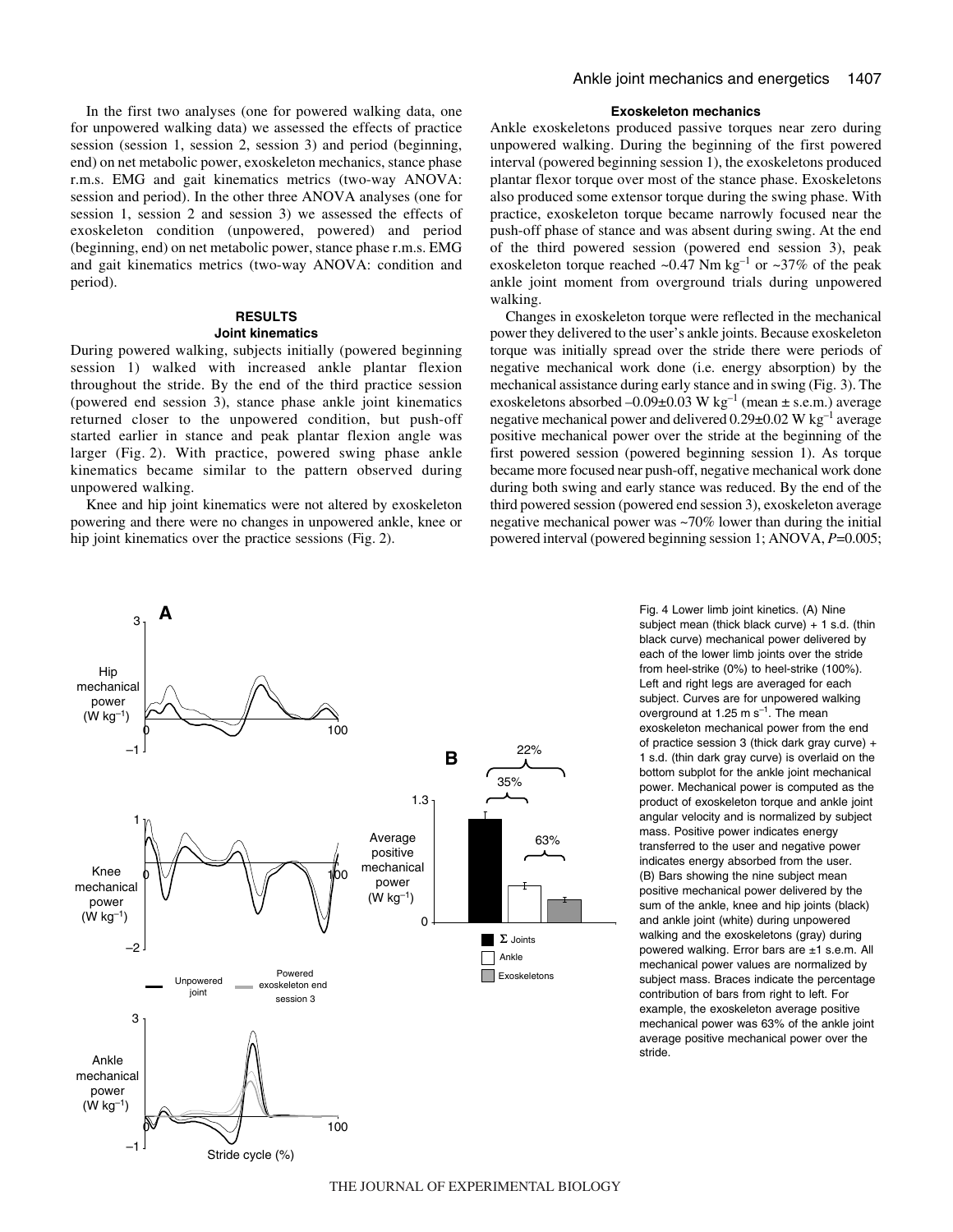THSD, session  $3 <$  session 1). Exoskeleton average positive mechanical power was not different across practice sessions (ANOVA, *P*=0.29), but was significantly lower at the end of each session when compared with the beginning of each session (ANOVA,  $P=0.001$ ; THSD, end < beginning). At the end of the third practice session (powered end session 3), the exoskeletons delivered  $0.24\pm0.02~W~kg^{-1}$  average positive mechanical power over a stride. This was 63% of unpowered ankle joint average positive mechanical power and 22% of unpowered average positive joint mechanical power summed across the joints (ankle + knee + hip; Fig.  $4$ ).

#### **Metabolic cost**

As the exoskeletons absorbed less mechanical energy from the user, the net metabolic power during powered walking decreased to levels below that of unpowered walking. Initially, powered assistance increased net metabolic power by  $0.26\pm0.28$  W kg<sup>-1</sup> (powered beginning session 1; Fig. 5A). This was  $\sim$ 7% higher than the net metabolic power during unpowered walking (unpowered beginning session 1). With practice, subjects reduced net metabolic power significantly both across (ANOVA, *P*=0.0001; THSD, session  $3<$  session 2, session 3 < session 1) and within sessions (ANOVA, *P*=0.006; THSD, end < beginning; Table 1). The net metabolic power at the beginning of the first powered session (powered beginning session 1) was  $3.84\pm0.30~\text{W kg}^{-1}$  but was reduced by  $22\%$ (to  $2.99\pm0.17~W~kg^{-1}$ ) by the end of the third powered session (powered end session 3). Further, the net metabolic power was significantly lower (–10%) with exoskeletons powered (2.99±0.17·W·kg–1; powered end session 3) *versus* unpowered  $(3.31\pm0.11~\text{W kg}^{-1})$ ; unpowered beginning session 3), by the end of the third practice session (ANOVA, *P*=0.03; THSD, powered < unpowered; Fig. 5A, Table 1).

The metabolic cost of unpowered walking decreased across sessions (ANOVA,  $P=0.001$ ; THSD, session  $2 <$  session 1, session  $3$  < session 1) but was not different within sessions (ANOVA, *P*=0.34; Table 1). Unpowered net metabolic power was ~8% lower during session 3 when compared with session 1.

### **Exoskeleton performance index and ankle joint 'apparent efficiency'**

The metabolic benefit of powered ankle assistance increased with practice. Exoskeleton performance was significantly higher within practice sessions (ANOVA,  $P=0.004$ ; THSD, end > beginning) and followed an increasing trend across practice sessions (ANOVA, *P*=0.05; Fig. 5B). Initially, powered assistance perturbed gait, net metabolic cost was elevated, and exoskeleton performance index was negative  $(-0.14\pm0.19$  during powered beginning session 1). By the end of session 3 (powered end session 3), exoskeleton average positive mechanical power  $(0.24\pm0.02 \text{ W kg}^{-1})$  reduced the net metabolic power by  $0.32\pm0.12$  W kg<sup>-1</sup> and performance index was



Fig. 5 Exoskeleton performance. (A) Bars showing the nine subject mean change in net metabolic power (powered – unpowered) due to powered assistance from bilateral exoskeletons. Error bars are ±1 s.e.m. All metabolic power values are normalized by subject mass. Right axis indicates the change in net metabolic power as a percentage difference from unpowered walking during each session. (B) Bars indicating nine subject mean  $\pm$  1 s.e.m. exoskeleton performance index (unitless). Performance index indicates the fraction of average exoskeleton positive mechanical power that results in a reduction in net metabolic power, assuming that artificial muscle work directly replaces biological muscle work. A performance index of 1.0 would indicate that all of the exoskeleton pneumatic muscle work replaced underlying biological muscle performing positive mechanical work with  $\eta^*$ <sub>muscle</sub>. For both panels, practice sessions (1–3) are shown left to right with beginning period (minutes 3–5) in light gray and end period (minutes 27–29) in dark gray.

positive  $(0.41\pm0.19;$  Fig. 5B). The ankle joint 'apparent efficiency' was 0.61 at the end of session 3.

### **Electromyography**

Subjects immediately reduced their soleus muscle activation during powered walking and continued to do so with practice (Fig. 6, Table 2). By the end of the third practice session, stance phase soleus r.m.s. EMG amplitude was 28% lower in the powered (powered end session 3) *versus* unpowered (unpowered beginning session 3) condition (ANOVA, *P<*0.0001; THSD, powered < unpowered).

|  |  |  | Table 1. Metabolic cost of exoskeleton walking |  |
|--|--|--|------------------------------------------------|--|
|--|--|--|------------------------------------------------|--|

|           |                                    | Unpowered       |                 | Powered         |                 | Condition P value:            |  |
|-----------|------------------------------------|-----------------|-----------------|-----------------|-----------------|-------------------------------|--|
|           | Metric                             |                 | End             | Beginning       | End             | <b>THSD</b>                   |  |
| Session 1 | Net metabolic power (W $kg^{-1}$ ) | $3.58 + 0.10$   | $3.52 \pm 0.10$ | $3.84 \pm 0.30$ | $3.57 \pm 0.31$ | $P = 0.33$                    |  |
| Session 2 | Net metabolic power (W $kg^{-1}$ ) | $3.40 \pm 0.10$ | $3.39 \pm 0.08$ | $3.64 \pm 0.33$ | $3.23 \pm 0.18$ | $P = 0.81$                    |  |
| Session 3 | Net metabolic power (W $kg^{-1}$ ) | $3.31 \pm 0.11$ | $3.25 \pm 0.10$ | $3.22 \pm 0.20$ | $2.99+0.17$     | $P=0.03*$ Powered < Unpowered |  |

Net metabolic power data (W kg<sup>-1</sup>) are means  $\pm$  s.e.m.,  $N=9$ . See Materials and methods for calculations.

Statistics: THSD, Tukey honestly significant difference test results; Condition, Powered/Unpowered; P<0.05 indicates statistical significance; \*statistical power >0.65.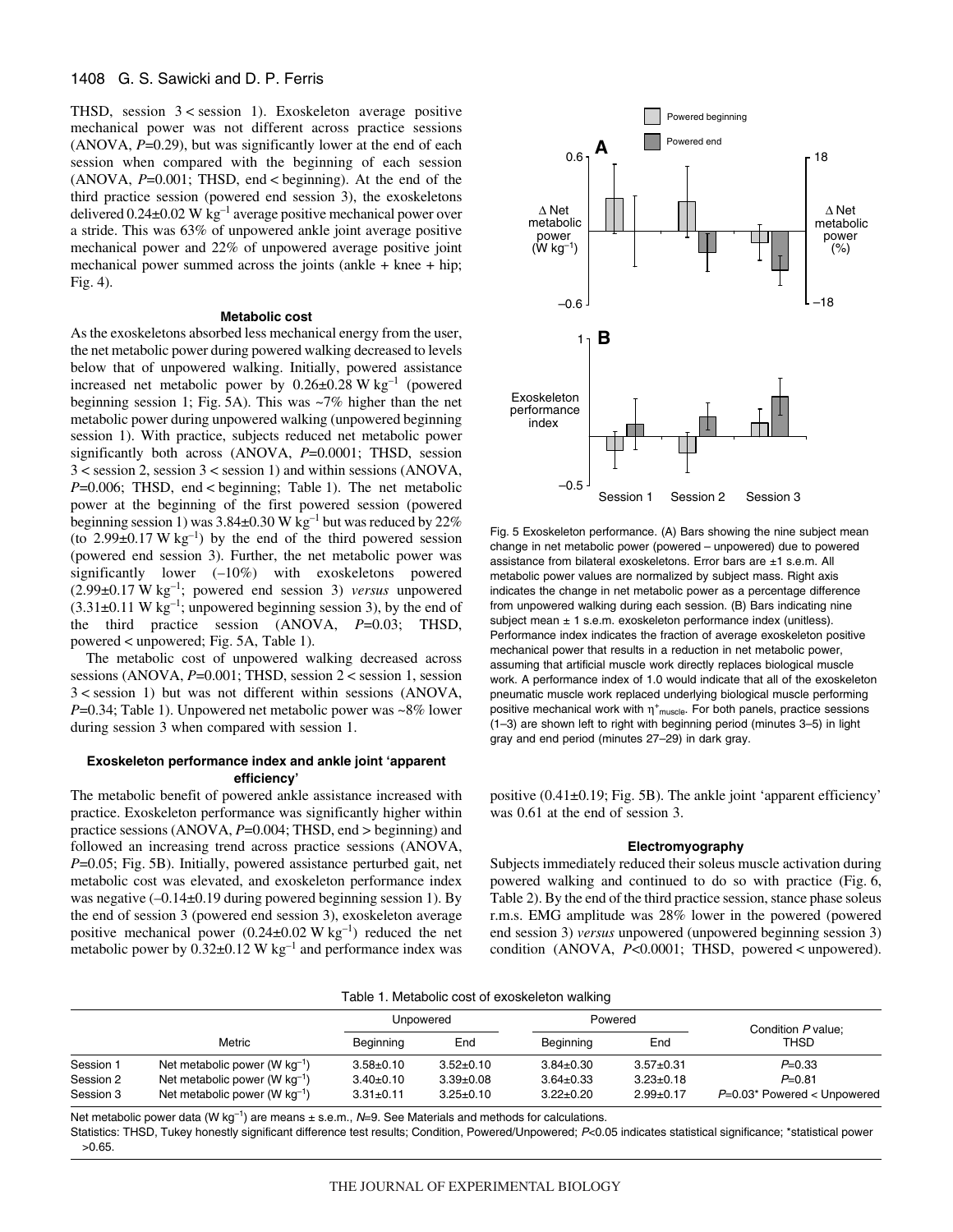Soleus r.m.s. was lower at the end when compared with the beginning of the powered interval during each practice session (ANOVA, *P*=0.01 in session 1, *P*=0.007 in session 2, *P*=0.004 in session 3; THSD, all end  $\lt$  beginning).

Initially subjects increased activity in their tibialis anterior muscle throughout the stride providing a reaction torque in response to powered assistance. With practice, activity patterns returned to normal (Fig. 7, Table 2). During the beginning of powered walking (powered beginning session 1), tibialis anterior stance phase r.m.s. EMG was 52% higher than in the unpowered condition (unpowered beginning session 1; ANOVA, *P*=0.001; THSD, powered > unpowered). During powered walking, tibialis anterior activity decreased both across (ANOVA, *P*=0.001; THSD, session



Fig. 6 Soleus EMG. (A) Nine subject mean (thick curves)  $+1$  s.d. (thin curves) of soleus normalized linear enveloped (high-pass cutoff frequency 20 Hz and low-pass cutoff frequency 10 Hz) muscle activity over the stride from heel-strike (0%) to heel-strike (100%). Left and right legs are averaged for each subject. Stance phase is ~0% to 60% and swing ~60% to 100% of the stride. Thick curves are three session average for unpowered walking (black) and powered walking at the beginning of practice session 1 (light gray) and the end of practice session 3 (dark gray). Thin curves are  $+1$  s.d. and follow the same color scheme as means. Curves are normalized to the peak value during unpowered walking at the beginning of each session (unitless). (B) Bars showing the nine subject mean of stance phase r.m.s. average soleus muscle activation (unitless). Error bars are  $\pm 1$  s.e.m. Practice sessions (1–3) are shown left to right with unpowered walking periods (minutes 7–9 and minutes 12–14 at beginning and end, respectively) in white and powered beginning periods (minutes 3–5) in light gray and powered end periods (minutes 27–29) in dark gray. Percentages listed above bars for powered walking indicate the difference from unpowered beginning in each session. Asterisks indicate a statistically significant difference between powered and unpowered walking (ANOVA, P<0.05).

 $3 \lt$  session 1) and within (ANOVA,  $P=0.001$ ; THSD, end < beginning) practice sessions (Fig. 7, Table 2). By the third session, there was no significant difference between unpowered and powered walking tibialis anterior r.m.s. amplitude (ANOVA, *P*=0.05).

At the end of the third powered session (powered end session 3), lateral gastrocnemius r.m.s. EMG amplitude was ~10% lower than in unpowered walking (unpowered beginning session 3). Medial gastrocnemius amplitude was reduced as well, but only by ~4%. However, none of the observed reductions in stance phase r.m.s. EMG amplitude for medial or lateral gastrocnemius during powered walking were statistically significant (ANOVA,  $P=0.52$  for medial gastrocnemius and *P*=0.09 for lateral gastrocnemius; Table 2).



Fig. 7 Tibialis anterior EMG. (A) Nine subject mean (thick curves) + 1 s.d. (thin curves) of tibialis anterior normalized linear enveloped (high-pass cutoff frequency 20 Hz and low-pass cutoff frequency 10 Hz) muscle activity over the stride from heel-strike (0%) to heel-strike (100%). Left and right legs are averaged for each subject. Stance phase is ~0% to 60% and swing ~60% to 100% of the stride. Thick curves are three session average for unpowered walking (black) and powered walking at the beginning of practice session 1 (light gray) and the end of practice session 3 (dark gray). Thin curves are +1 s.d. and follow the same color scheme as means. Curves are normalized to the peak value during unpowered walking at the beginning of each session (unitless). (B) Bars showing the nine subject mean of stance phase r.m.s. average tibialis anterior muscle activation (unitless). Error bars are ±1 s.e.m. Practice sessions (1–3) are shown left to right with unpowered walking periods (minutes 7–9 and minutes 12–14 at the beginning and end, respectively) in white and powered beginning periods (minutes 3–5) in light gray and powered end periods (minutes 27–29) in dark gray. Percentages listed above bars for powered walking indicate the difference from unpowered beginning in each session. Asterisks indicate a statistically significant difference between powered and unpowered walking (ANOVA, P<0.05).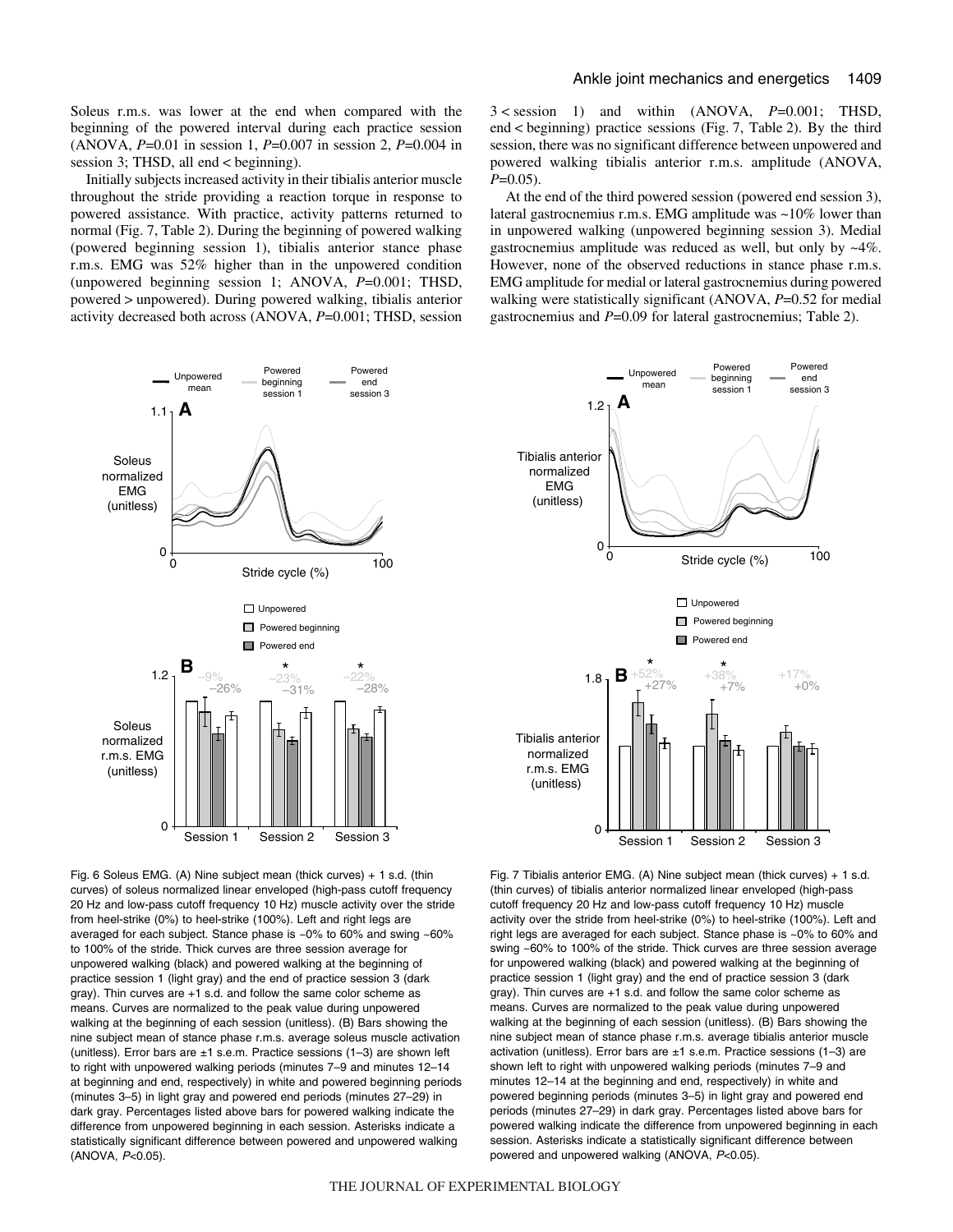### 1410 G. S. Sawicki and D. P. Ferris

|           |             | Unpowered       |                 | Powered         |                 | Condition P value:               |
|-----------|-------------|-----------------|-----------------|-----------------|-----------------|----------------------------------|
|           | Metric      | Beginning       | End             | Beginning       | End             | <b>THSD</b>                      |
| Session 1 | Sol. r.m.s. | $1.00 \pm 0.00$ | $0.88 + 0.03$   | $0.91 \pm 0.12$ | $0.74 \pm 0.05$ | $P=0.05$                         |
|           | $TA$ r.m.s. | $1.00 + 0.00$   | $1.04 \pm 0.06$ | $1.52 \pm 0.15$ | $1.27+0.11$     | $P=0.001**$ Powered > Unpowered  |
|           | MG r.m.s.   | $1.00 + 0.00$   | $0.96 \pm 0.04$ | $1.02 \pm 0.06$ | $0.92 \pm 0.05$ | $P = 0.85$                       |
|           | LG r.m.s.   | $1.00 + 0.00$   | $0.97+0.02$     | $1.06 \pm 0.13$ | $0.90 + 0.06$   | $P = 0.93$                       |
| Session 2 | Sol. r.m.s. | $1.00 \pm 0.00$ | $0.91 \pm 0.04$ | $0.77+0.05$     | $0.69 + 0.03$   | $P<0.0001**$ Powered < Unpowered |
|           | TA r.m.s.   | $1.00 + 0.00$   | $0.96 \pm 0.06$ | $1.38 \pm 0.18$ | $1.07 \pm 0.06$ | $P=0.02$ * Powered > Unpowered   |
|           | MG r.m.s.   | $1.00 + 0.00$   | $0.93 \pm 0.06$ | $0.93 \pm 0.04$ | $0.94 \pm 0.06$ | $P = 0.45$                       |
|           | $LG$ r.m.s. | $1.00 + 0.00$   | $0.95 + 0.03$   | $1.00+0.10$     | $0.82 + 0.06$   | $P = 0.21$                       |
| Session 3 | Sol. r.m.s. | $1.00 + 0.00$   | $0.93 + 0.03$   | $0.78 + 0.04$   | $0.72 \pm 0.03$ | $P<0.0001**$ Powered < Unpowered |
|           | TA r.m.s.   | $1.00 + 0.00$   | $0.97+0.06$     | $1.17 \pm 0.08$ | $1.00 \pm 0.06$ | $P=0.05$                         |
|           | MG r.m.s.   | $1.00 \pm 0.00$ | $0.98 + 0.03$   | $0.98 + 0.05$   | $0.96 + 0.06$   | $P = 0.52$                       |
|           | $LG$ r.m.s. | $1.00 \pm 0.00$ | $1.04 \pm 0.03$ | $0.97 + 0.09$   | $0.90 \pm 0.06$ | $P = 0.09$                       |

Table 2. Ankle joint muscle root mean square electromyography

Values (means ± s.e.m.) are root mean square (r.m.s.) average from stance phase only normalized to unpowered beginning condition and are therefore unitless; N=9. See Materials and methods for calculations.

Statistics: THSD, Tukey honestly significant difference test results; Condition, Powered/Unpowered; P<0.05 indicates statistical significance; \*statistical power >0.65; \*\*statistical power >0.80.

Sol., soleus; TA, tibialis anterior; MG, medial gastrocnemius; LG, lateral gastrocnemius.

#### **Gait kinematics**

Initially subjects took shorter and wider steps during powered *versus* unpowered walking. Step length was 724±9 mm during unpowered walking (unpowered beginning session 1) and  $713\pm10$  mm during powered walking (powered beginning session 1; ANOVA, *P*=0.006; THSD, powered < unpowered). At the beginning of session one, step width was  $105±10$  mm during unpowered walking and 127±8 mm during powered walking (ANOVA, *P*<0.0001; THSD, powered > unpowered). By the end of the third session, subjects' step width during powered walking (120±12 mm; powered end session 3) was not different from that during unpowered walking (123±11 mm; unpowered beginning session 3; ANOVA, *P*=0.05). In the third session, step length remained slightly shorter in powered (717±14·mm) *versus* unpowered (732±14·mm) walking (ANOVA, *P*=0.01; THSD, powered < unpowered). There were no significant changes in step period or double support period due to powered assistance.

#### **DISCUSSION**

In this study we quantified the metabolic cost of ankle joint work during level, steady-speed walking. We used bilateral powered exoskeletons to alter joint level mechanics and answer two questions. (1) Does powered plantar flexion assistance during push-off reduce the metabolic cost of walking? (2) What is the 'apparent efficiency' of ankle joint work? Our results indicate that when powered ankle exoskeletons deliver 22% of the positive work generated by the joints (ankle + knee + hip), users reduce net metabolic power by  $\sim 10\%$ . We determined that the 'apparent efficiency' of ankle joint work is 0.61; that is, for every 1 J of positive mechanical work delivered by ankle exoskeletons, users save  $~1.6$  J of metabolic energy.

We are aware of only one other study reporting oxygen consumption during walking with powered lower limb exoskeletons. Norris et al. built bilateral powered ankle foot orthoses with hardware based on our previous designs (Ferris et al., 2005; Ferris et al., 2006) but using an alternative control scheme based on ankle joint kinematics rather than soleus EMG (Norris et al., 2007). They examined the effects of augmented plantar flexion power on the economy and preferred walking speed in younger and older adults (Norris et al., 2007). They found that when young adults walked with powered assistance, gross metabolic energy per stride was ~8% lower and preferred walking speed ~7% higher when compared with unpowered walking. Because they used a different type of exoskeleton controller (kinematic-based timing rather than proportional myoelectric control), did not keep speed constant in their comparisons, had subjects complete only a very short period of training (less than 20 min), and did not measure inverse dynamics of their subjects, it is difficult to make comparisons between their findings and ours.

Our results are consistent with previous studies from our own laboratory using a unilateral powered ankle exoskeleton under soleus proportional myoelectric control. Gordon and Ferris (Gordon and Ferris, 2007) found that within two 30 min practice sessions  $(-45 \text{ min cumulative powered walking})$ , humans reduced soleus activation by ~35%, returned to near normal ankle joint kinematics, eliminated exoskeleton negative mechanical power generation, and delivered positive exoskeleton mechanical power focused at pushoff  $(-0.13-0.15 \text{ W kg}^{-1}$  for 12–14 J). As expected, with practice, our bilateral exoskeletons delivered nearly twice the average positive mechanical power  $(0.24\pm0.02 \text{ W kg}^{-1})$  when compared with the single unilateral exoskeleton in the study of Gordon and Ferris. We also observed similar changes in ankle joint kinematics, soleus EMG (~28% reduction) and exoskeleton average negative mechanical power (~70% reduction) over three training sessions. Gordon and Ferris quantified the time for key metrics (e.g. soleus r.m.s. amplitude, exoskeleton positive and negative work, and ankle joint angle correlation common variance) to reach steady values. For the metrics they studied, they observed no further changes after  $\sim$  45 min of cumulative powered walking. In the current study, we did not assess the rate of motor adaptation during powered walking, but data on three subjects showed no further reductions in net metabolic power during a fourth day of practice. Both tibialis anterior r.m.s. activation and step width remained elevated and did not return to baseline values observed in unpowered walking until the end of the third session. These results indicate that motor adaptation to bilateral powered assistance is not complete until ~90 min of practice. Thus, learning to walk with bilateral exoskeletons appears to be a more challenging task than learning to walk with a unilateral exoskeleton. Our results also suggest that changes in net metabolic power may occur more slowly than changes in joint kinematics and muscle activation patterns during adaptation to powered walking.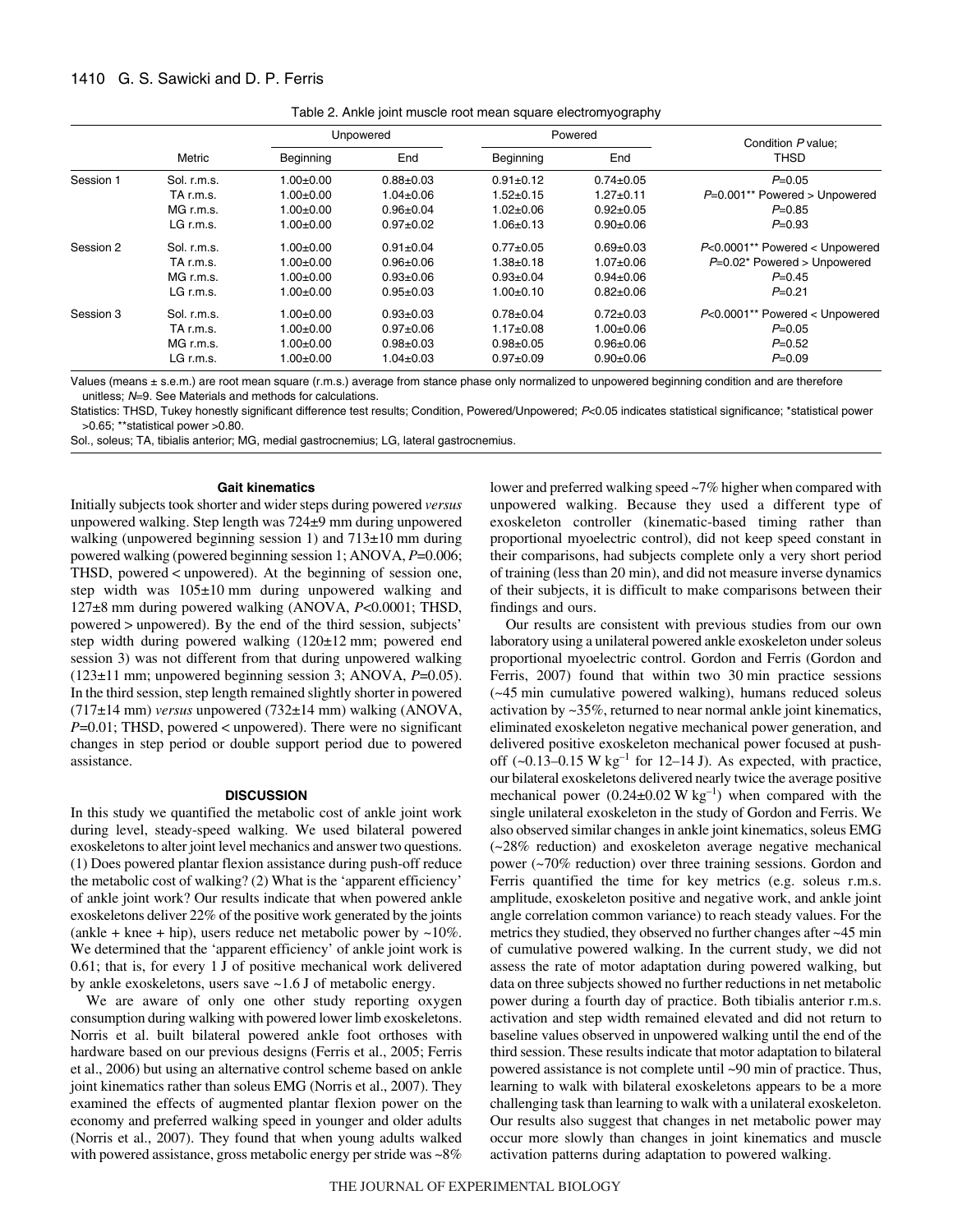One limitation of our study was that the exoskeletons added mass to the lower limbs of the subjects, increasing the metabolic cost of walking compared with walking without the exoskeletons. Added distal mass (applied at the feet) increases the net metabolic cost of walking by ~8% per added bilateral kilogram (Browning et al., 2007). We compared the net metabolic power for powered *versus* unpowered exoskeleton walking, rather than for powered *versus* without exoskeleton walking, to prevent any increases in metabolic cost due to added distal mass from affecting our results. The inverse dynamics analysis we carried out to assess lower limb joint powers also accounted for added exoskeleton mass and inertia, and should therefore reflect the additional mechanical work required to swing the legs.

Although net metabolic power was reduced by powered assistance, the reduction was not as large as expected. Contrary to our hypothesis, net metabolic power did not decrease in proportion to the contribution of the average positive mechanical power delivered by the exoskeletons to the total positive mechanical power generated by the ankle, knee and hip. Powered ankle exoskeletons delivered  $22\%$  of the total (ankle + knee + hip) positive mechanical power across the lower limb joints, but the net metabolic cost of walking decreased by only 10%.

It was possible that differences in net metabolic power between powered and unpowered conditions could have been confounded by differences in gait kinematics. Studies have demonstrated that the metabolic cost of walking increases with increasing step length (Donelan et al., 2002a), step width (Donelan et al., 2001) and step frequency (Bertram and Ruina, 2001). We compared step length, step width, double support period and step period between powered and unpowered walking in all three sessions. Initially subjects took wider and shorter steps during powered walking. By the end of the third session there were no differences in step width between powered and unpowered walking. Subjects took shorter steps (~2%) during powered compared with unpowered walking but these changes are too small to appreciably affect net metabolic cost (Donelan et al., 2002a).

The metabolic cost of walking with the powered exoskeletons could also have been affected by a number of other factors. Coactivation about a joint can be very costly metabolically. A compensatory dorsiflexor reaction torque during stance could have resulted in smaller than expected reductions in net metabolic power when using the exoskeletons. We reject this possibility because by the end of three practice sessions, tibialis anterior activation was not significantly different during powered *versus* unpowered walking. Although we did not measure muscle activity for more proximal muscles (e.g. quadriceps, hamstrings), previous results indicate that changes in those muscles due to powered ankle assistance are not significant (Gordon and Ferris, 2007).

Another possibility was that adaptation to the powered ankle exoskeletons involved compensation at other joints that incurred a significant metabolic cost. We found no substantial changes in knee or hip joint kinematics due to powered assistance at the ankle at any point during practice. As mentioned previously, EMG analyses of walking with a unilateral powered exoskeleton indicated no differences in quadriceps or hamstrings muscle activation after two 30 min practice sessions (Gordon and Ferris, 2007). Furthermore, in a study of overground walking with unilateral knee–ankle–foot orthoses, we used an inverse dynamics analysis and found no difference in total ankle joint moment during powered *versus* unpowered walking (Sawicki and Ferris, 2006). Thus, we are confident that during powered walking ankle exoskeletons replaced rather than augmented ankle joint torque and muscles at other joints did not substantially change their dynamics.

Another potential confounding factor is that our analyses assumed that positive mechanical work performed by muscles explains the total net metabolic cost of walking. We acknowledge that there are also metabolic costs associated with muscle activation, isometric muscle force production and negative muscle work (Beltman et al., 2004; Hogan et al., 1998; Ryschon et al., 1997), but evidence suggests that metabolic energy expenditure during walking is dominated by the cost of performing positive muscle work. Recent studies indicate that muscles perform substantially more positive work than negative work during level walking (DeVita et al., 2007; Umberger and Martin, 2007). Umberger and Martin used inverse dynamics to compute joint power over the whole gait cycle and reported  $0.72 \text{ W kg}^{-1}$  positive and only  $-0.37 \text{ W kg}^{-1}$  negative average mechanical power summed over the ankle, knee and hip during preferred cadence walking at  $1.3 \text{ m s}^{-1}$  (Umberger and Martin, 2007). Using Umberger and Martin's data, and assuming that work is performed with a 'muscular efficiency' of 0.25 for positive work and –1.20 for negative work (Margaria, 1976), then 91% (0.72/0.25=2.88 W  $kg^{-1}$ ) of the net metabolic cost of walking can be attributed to positive work and only  $9\%$  (-0.37/-1.20=  $0.30 W kg<sup>-1</sup>$ ) to negative work. Umberger and Martin's data also support the idea that positive and negative work alone (without consideration of the metabolic cost of muscle force), when scaled by the appropriate efficiencies, predicts well the net metabolic power of preferred frequency walking  $(2.88+0.30\oplus 0.18 \text{ W kg}^{-1})$ . Considering these factors, and the fact that our exoskeletons only altered positive joint work during walking, the net metabolic cost of walking should only decrease by 91% of the contribution of average positive mechanical power delivered by the exoskeletons to the summed average lower limb positive joint mechanical power over a stride. Thus, when exoskeletons delivered 22% of the summed joint positive mechanical power over a stride, the net metabolic power should have decreased by only ~20%. Our value of 10% is still substantially lower than the 20% calculated by assuming that only muscle performs the mechanical work during walking (a doubtful assumption given the possibility for passive tissues, e.g. Achilles' tendon, to store and return elastic energy).

We originally hypothesized that ankle joint work is performed with an 'apparent efficiency' of 0.25, but our results indicated a value of 0.61. Predicting the 'apparent efficiency' to be 0.25 relied on two key assumptions: (1) that the 'muscular efficiency' of positive work is ~0.25 and (2) that all of the positive work done at the ankle joint is performed by active muscle shortening.

Our assumption that the 'muscular efficiency' of positive work is ~0.25 was based on a classic study of uphill walking (Margaria, 1968; Margaria, 1976). Margaria argued that on steep uphill slopes, walking becomes like climbing a ladder and muscles produce force mostly while shortening. On steep slopes, whole-body efficiency approaches ~0.25 and should represent fairly well the efficiency of underlying positive muscle work. In addition, studies using pedal ergometry have reported estimates for 'muscular efficiency' that are on average ~0.25 and range from 0.15 to 0.34 (Gaesser and Brooks, 1975; Poole et al., 1992; Whipp and Wasserman, 1969). Direct measurements of the efficiency over full contraction cycles in isolated mammalian muscle range between 0.10 and 0.19 (rat and mouse soleus and EDL) (Smith et al., 2005). In humans, 'muscular efficiency' of positive mechanical work has been reported for the dorsiflexors (~0.15) during *in vivo* concentric contractions (Ryschon et al., 1997). Taking all of these data together, we feel that 0.25 is a reasonable estimate for the efficiency of human muscle performing positive mechanical work. We note that our estimates of 'apparent efficiency' are converted from the performance index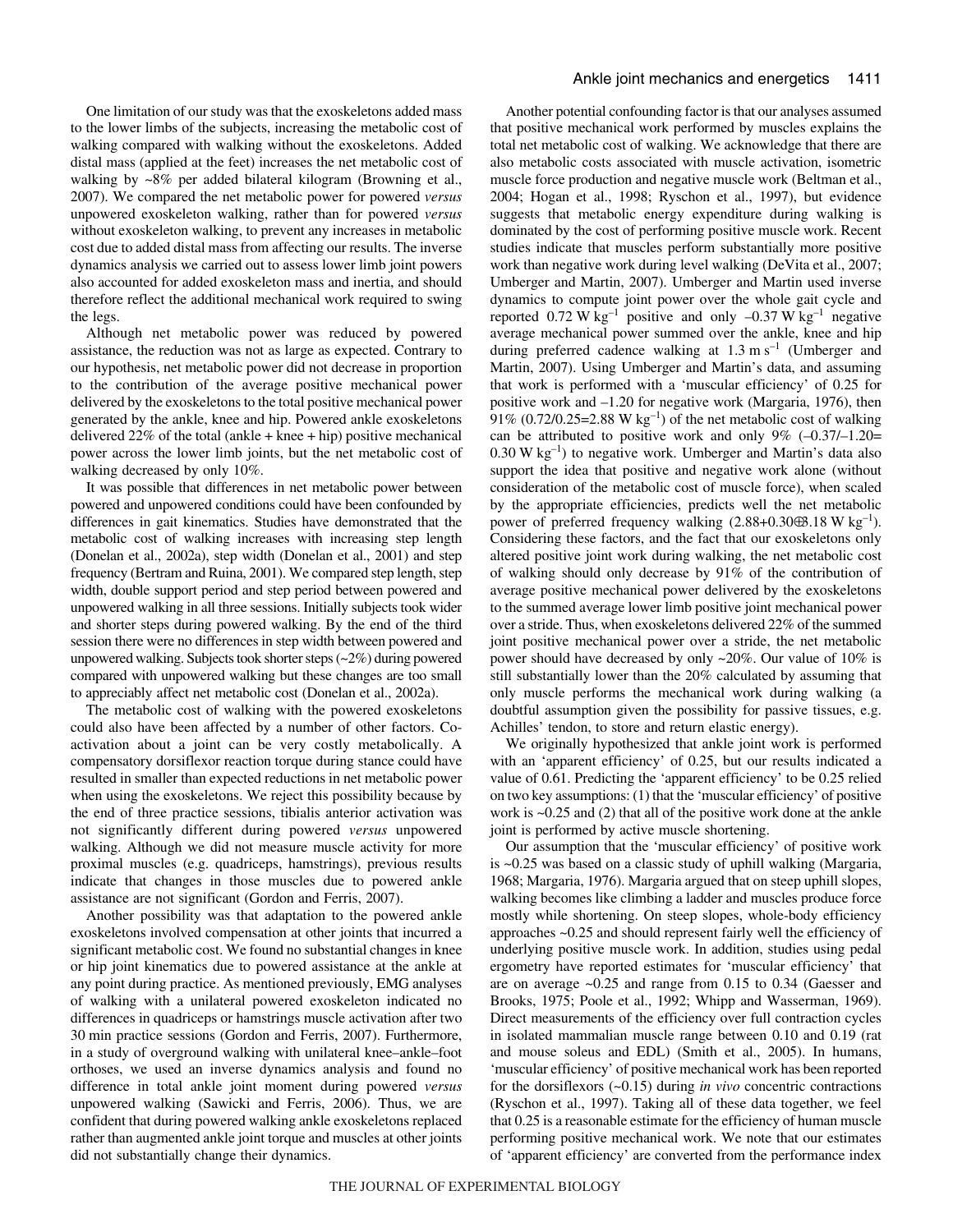by a factor equivalent to the assumed  $\eta^+$ <sub>muscle</sub> (see Eqns 1 and 2). Thus, although the calculated performance index does depend on the assumed value of  $\eta^+$ <sub>muscle</sub>, the 'apparent efficiency',  $\eta^+$ <sub>ankle</sub>, does not. In summary, we are confident that our estimate of the 'apparent efficiency' of ankle joint positive work is reliable.

The fact that compliant tendons in series with muscles can deliver positive work by recycling stored strain energy (Biewener and Roberts, 2000; Roberts, 2002) directly challenges our second assumption that all of the positive work done at the ankle joint is performed by active muscle shortening. Elastic energy storage and return (e.g. in the Achilles' tendon) could lead to calculations of 'apparent efficiency' for ankle joint positive mechanical work that are much higher than  $\eta^+$ <sub>muscle</sub>. Recent evidence from ultrasound experiments in humans supports this idea. Both soleus and medial gastrocnemius muscles remain nearly isometric during the push-off phase of stance during walking. The available published data indicate that at least 50% of the positive mechanical work delivered by the triceps surae–Achilles' complex originates from elastic recoil of the Achilles' tendon (Ishikawa et al., 2005; Lichtwark and Wilson, 2006). Our performance index can be interpreted as an indicator of the upper bound on the fraction of ankle joint mechanical work performed by all active plantar flexor muscles (see Materials and methods). Using  $\eta^+$ <sub>muscle</sub>=0.25,  $\eta^+$ <sub>ankle</sub>=0.61 is equivalent to a performance index  $(\eta_{\text{muscle}}/\eta_{\text{ankle}})$  of 0.41, indicating that, at most, active muscle shortening contributes 41% of the total ankle joint positive work during walking. If we relax our assumption that  $\eta^+$ <sub>muscle</sub>=0.25, and acknowledge that it could range from 0.10 to 0.34, we estimate that active muscles might perform as little as 16%  $(0.10/0.61=0.16)$  and as much as 56%  $(0.34/0.61)$  of the total ankle joint mechanical work. Therefore, Achilles' tendon recoil must deliver between 44% and 84% of the positive work generated at the ankle joint during the push-off phase of level walking. We conclude that if active muscles perform 16% to 56% of the ankle joint positive work, then a 22% reduction in positive mechanical power output of the lower limb joints due to powered ankle exoskeletons would yield a 3% to 12% decrease in net metabolic power. Our observed 10% reduction in net metabolic power falls within this range.

#### **IMPLICATIONS AND FUTURE WORK**

Biomechanists and physiologists have been debating the metabolic costs of human walking for more than 75 years (Alexander, 1991; Cavanagh and Kram, 1985; Elftman, 1939; Kuo et al., 2005; Ruina et al., 2005; Saunders et al., 1953; Taylor, 1994; Williams, 1985). A clear relationship between the mechanics and energetics of locomotion remains elusive principally because of the challenge in integrating results from isolated muscle experiments to explain whole-body energy consumption. Using robotic exoskeletons to perturb joint level dynamics can help integrate measurements from isolated muscle with whole-body experiments. Exoskeletons for more proximal joints (hip and knee) could allow calculations of their 'apparent efficiency' and provide some insight into the relative contribution of muscle work *versus* tendon storage and return at each of the lower limb joints. Similar techniques could also be used to study joint muscle–tendon function during locomotion under various workloads (e.g. changing walking speeds or surface inclines) to investigate how muscle–tendon systems meet increasing demand for power.

Our analysis was based on a work/efficiency description of the relationship between locomotor mechanics and energetics. Others have argued that the cost of producing muscle force (not work) is a more reliable predictor of energy consumption during locomotion (Griffin et al., 2003; Kram, 2000; Pontzer, 2005; Pontzer, 2007). Future work could use exoskeletons and a force/economy approach to shed light on the issue of cost of muscle force *versus* cost of muscle work as the primary determinant of metabolic energy consumption during walking.

From an applied science standpoint, our findings have implications for the design of the state-of-the art lower limb assistive devices of the future (i.e. exoskeletons and prostheses). A primary goal of robotic exoskeletons is to reduce metabolic energy expenditure during human locomotion by replacing biological muscle work with artificial muscle work (Guizzo and Goldstein, 2005). Our results suggest that metabolic energy savings are likely to be much more modest than expected when using an exoskeleton to supplant joint work, especially at joints with considerable elastic compliance. Powering joints that rely more on power production due to positive muscle work rather than positive work performed by recoiling tendon may lead to larger reductions in metabolic cost (Ferris et al., 2007).

This work was supported by NSF BES-0347479 to D.P.F. We would like to thank Catherine Kinnaird, Jineane Shibuya and other members of the Human Neuromechanics Laboratory for assisting with data collection and analysis. Jacob Godak and Anne Manier of the University of Michigan Orthotics and Prosthetics Center constructed the exoskeletons.

#### **REFERENCES**

- **Alexander, R. M.** (1991). Energy-saving mechanisms in walking and running. J. Exp. Biol. **160**, 55-69.
- **Alexander, R. M.** (1995). Simple models of human movement. Applied Mechanics Reviews **48**, 461-470.
- **Asmussen, E. and Bonde-Petersen, F.** (1974). Apparent efficiency and storage of elastic energy in human muscles during exercise. Acta Physiol. Scand. **92**, 537-545.
- **Beltman, J. G., van der Vliet, M. R., Sargeant, A. J. and de Haan, A.** (2004). Metabolic cost of lengthening, isometric and shortening contractions in maximally stimulated rat skeletal muscle. Acta Physiol. Scand. **182**, 179-187.
- **Bertram, J. E. and Ruina, A.** (2001). Multiple walking speed-frequency relations are predicted by constrained optimization. J. Theor. Biol. **209**, 445-453.
- **Biewener, A. A. and Roberts, T. J.** (2000). Muscle and tendon contributions to force, work, and elastic energy savings: a comparative perspective. Exerc. Sport Sci. Rev. **28**, 99-107.
- **Blaxter, K.** (1989). Energy Metabolism in Animals and Man. Cambridge: Cambridge University Press.
- **Brockway, J. M.** (1987). Derivation of formulae used to calculate energy expenditure in man. Hum. Nutr. Clin. Nutr. **41**, 463-471.
- **Brooks, G. A., Fahey, T. D. and White, T. G.** (1996). Exercise Physiology: Human Bioenergetics And Its Applications. Mountain View, California: Mayfield.
- **Browning, R. C., Modica, J. R., Kram, R. and Goswami, A.** (2007). The effects of adding mass to the legs on the energetics and biomechanics of walking. Med. Sci. Sports Exerc. **39**, 515-525.
- **Cavagna, G. A. and Margaria, R.** (1966). Mechanics of walking. J. Appl. Physiol. **21**, 271-278.
- **Cavagna, G. A., Thys, H. and Zamboni, A.** (1976). The sources of external work in level walking and running. J. Physiol. **262**, 639-657.
- **Cavagna, G. A., Willems, P. A., Legramandi, M. A. and Heglund, N. C.** (2002). Pendular energy transduction within the step in human walking. J. Exp. Biol. **205**, 3413-3422.
- **Cavanagh, P. R. and Kram, R.** (1985). Mechanical and muscular factors affecting the efficiency of human movement. Med. Sci. Sports Exerc. **17**, 326-331.
- **DeVita, P., Helseth, J. and Hortobagyi, T.** (2007). Muscles do more positive than negative work in human locomotion. J. Exp. Biol. **210**, 3361-3373.
- **Donelan, J. M., Kram, R. and Kuo, A. D.** (2001). Mechanical and metabolic determinants of the preferred step width in human walking. Proc. Roy. Soc. London
- B Biological Sciences **268**, 1985-1992. **Donelan, J. M., Kram, R. and Kuo, A. D.** (2002a). Mechanical work for step-to-step transitions is a major determinant of the metabolic cost of human walking. J. Exp. Biol. **205**, 3717-3727.
- **Donelan, J. M., Kram, R. and Kuo, A. D.** (2002b). Simultaneous positive and negative external mechanical work in human walking. J. Biomech. **35**, 117-124.
- **Elftman, H.** (1939). The function of muscles in locomotion. Am. J. Physiol. **125**, 357-366.
- **Eng, J. J. and Winter, D. A.** (1995). Kinetic analysis of the lower limbs during walking: what information can be gained from a three-dimensional model? J. Biomech. **28**, 753-758.
- **Ferris, D. P., Czerniecki, J. M. and Hannaford, B.** (2005). An ankle-foot orthosis powered by artificial pneumatic muscles. J. Appl. Biomech. **21**, 189-197.
- **Ferris, D. P., Gordon, K. E., Sawicki, G. S. and Peethambaran, A.** (2006). An improved powered ankle-foot orthosis using proportional myoelectric control. Gait Posture **23**, 425-428.
- **Ferris, D. P., Sawicki, G. S. and Daley, M. A.** (2007). A physiologist's perspective on robotic exoskeletons for human locomotion. Int. J. HR **4**, 507-528.
- **Fukunaga, T., Kubo, K., Kawakami, Y., Fukashiro, S., Kanehisa, H. and Maganaris, C. N.** (2001). In vivo behaviour of human muscle tendon during walking. Proc. Roy. Soc. London B Biological Sciences **268**, 229-233.